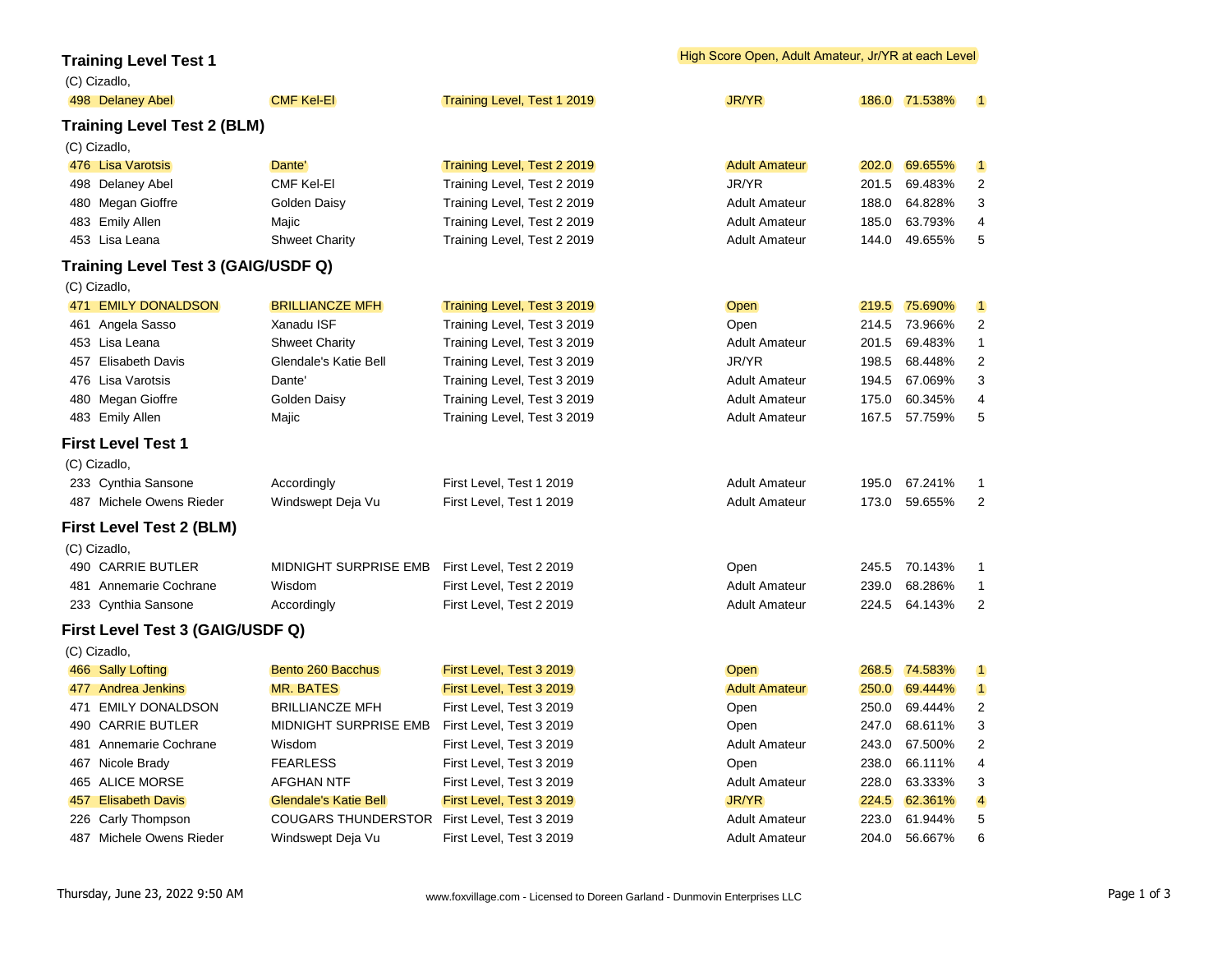## **Second Level Test 1**

| (C) Cizadlo,                      |                       |                           |                      |       |         |                |
|-----------------------------------|-----------------------|---------------------------|----------------------|-------|---------|----------------|
| 477 Andrea Jenkins                | <b>MR. BATES</b>      | Second Level, Test 1 2019 | <b>Adult Amateur</b> | 254.0 | 68.649% | $\blacksquare$ |
| 214 Holly Morey                   | B. E. Never Say Never | Second Level, Test 1 2019 | <b>Adult Amateur</b> | 240.0 | 64.865% | 2              |
| <b>Second Level Test 2 (BLM)</b>  |                       |                           |                      |       |         |                |
| (C) Cizadlo,                      |                       |                           |                      |       |         |                |
| 493 CARRIE BUTLER                 | <b>VINO VERITAS</b>   | Second Level, Test 2 2019 | Open                 | 277.0 | 67.561% | -1             |
| 494 Tracey Davis                  | Celtic Cruise         | Second Level, Test 2 2019 | <b>Adult Amateur</b> | 267.0 | 65.122% | 2              |
| Second Level Test 3 (GAIG/USDF Q) |                       |                           |                      |       |         |                |
| (C) Cizadlo,                      |                       |                           |                      |       |         |                |
| 491 Angela Sasso                  | <b>Jannes</b>         | Second Level, Test 3 2019 | Open                 | 293.0 | 69.762% | $\vert$ 1      |
| 472 Lynn Rzonca                   | The Mojito King       | Second Level, Test 3 2019 | <b>Adult Amateur</b> | 276.5 | 65.833% | $\mathbf{1}$   |
| 475 Karen Rubin                   | Pax                   | Second Level, Test 3 2019 | <b>Adult Amateur</b> | 266.0 | 63.333% | $\overline{c}$ |
| 493 CARRIE BUTLER                 | <b>VINO VERITAS</b>   | Second Level, Test 3 2019 | Open                 | 264.0 | 62.857% | 2              |
| 494 Tracey Davis                  | <b>Celtic Cruise</b>  | Second Level, Test 3 2019 | <b>Adult Amateur</b> | 263.0 | 62.619% | 3              |
| <b>Third Level Test 1</b>         |                       |                           |                      |       |         |                |
| (C) Cizadlo,                      |                       |                           |                      |       |         |                |
| 478 Erin Bailey                   | Ivegazz               | Third Level, Test 1 2019  | <b>Adult Amateur</b> | 244.5 | 66.081% | -1             |
| 484 Lorinda Lende                 | <b>Rouxsue</b>        | Third Level, Test 1 2019  | Open                 | 242.5 | 65.541% | $\overline{2}$ |
| <b>Third Level Test 2 (BLM)</b>   |                       |                           |                      |       |         |                |
| (C) Cizadlo,                      |                       |                           |                      |       |         |                |
| 468 John Kail                     | <b>BOMBAY BACCHUS</b> | Third Level, Test 2 2019  | <b>Adult Amateur</b> | 245.5 | 64.605% | $\overline{1}$ |
| Third Level Test 3 (GAIG/USDF Q)  |                       |                           |                      |       |         |                |
| (C) Cizadlo,                      |                       |                           |                      |       |         |                |
| 468 John Kail                     | <b>BOMBAY BACCHUS</b> | Third Level, Test 3 2019  | <b>Adult Amateur</b> | 268.5 | 67.125% | $\blacksquare$ |
| 500 Sarah Campbell                | Bailamos              | Third Level, Test 3 2019  | <b>Adult Amateur</b> | 265.5 | 66.375% | 2              |
| 478 Erin Bailey                   | Ivegazz               | Third Level, Test 3 2019  | <b>Adult Amateur</b> | 259.5 | 64.875% | 3              |
| 452 Anecia Delduco                | Crown Royal           | Third Level, Test 3 2019  | Open                 | 255.0 | 63.750% | 1              |
| 486 Jennifer Downey               | Just Livingston       | Third Level, Test 3 2019  | <b>Adult Amateur</b> | 228.5 | 57.125% | 4              |
| <b>Fourth Level Test 1</b>        |                       |                           |                      |       |         |                |
| (C) Cizadlo,                      |                       |                           |                      |       |         |                |
| 456 Hanne Boekell                 | <b>LAGUNA</b>         | Fourth Level, Test 1 2019 | Open                 | 259.0 | 66.410% | $\blacksquare$ |
| 500 Sarah Campbell                | <b>Bailamos</b>       | Fourth Level, Test 1 2019 | <b>Adult Amateur</b> | 257.0 | 65.897% | $\blacksquare$ |
| Donna Pelura<br>495               | Helena B              | Fourth Level, Test 1 2019 | <b>Adult Amateur</b> | 253.0 | 64.872% | 2              |
| 459 Anne Ireland                  | Consul                | Fourth Level, Test 1 2019 | <b>Adult Amateur</b> | 252.5 | 64.744% | 3              |
| Fourth Level Test 3 (GAIG/USDF Q) |                       |                           |                      |       |         |                |
| (C) Cizadlo,                      |                       |                           |                      |       |         |                |
| 497 Pam Murphy                    | Rio Royale RRS        | Fourth Level, Test 3 2019 | <b>Adult Amateur</b> | 228.0 | 63.333% | $\overline{1}$ |
|                                   |                       |                           |                      |       |         |                |